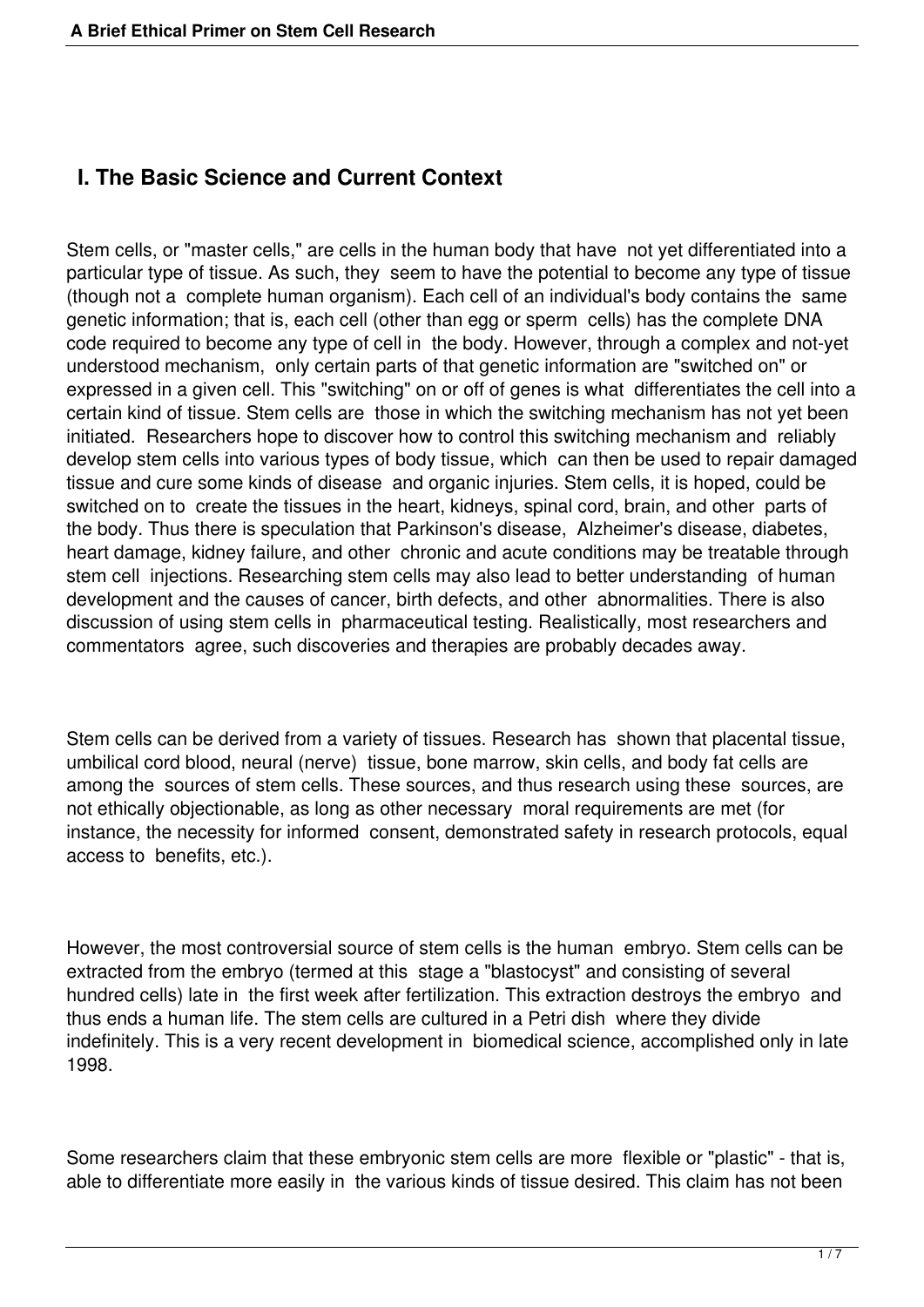substantiated. However, supporters insist that only by researching both adult and embryonic sources of stem cells can we be certain that adult sources are adequate. Supporters of adult sources, on the other hand, point out that adult stem cells can be derived directly from the very individual under treatment, and thus concerns about cellular rejection and incompatibility of tissue are avoided.

To date, no therapies have been successfully developed using embryonic stem cells. However, there are several successful therapies using adult stem cells, primarily hemapoietic cells (blood-producing cells found in bone marrow). These adult-stem-cell therapies use stem cells from a particular organ to treat that particular organ in turn; for instance, kidney stem cells can be extracted, cultured, and reintroduced into the kidney, where they will begin to repair the damaged kidney tissues. There is promising research, however, suggesting that adult stem cells can be reprogrammed into different types of tissue - for instance, body fat cells could be directed to act like nerve tissue. This research is ongoing and in quite early stages. Initially, embryonic stem cells were usually obtained from frozen embryos created in the process of *in vitro*

fertilization (IVF) but not implanted due to either previous success in achieving a desired pregnancy or the decision not to pursue IVF further. These so-called "spare" embryos are usually destroyed when they are not needed (directly, by thawing them and allowing them to die, or indirectly, by keeping them frozen indefinitely, during which time they die). Thus, some claim that using these embryos makes sense because they will die anyway; their use as sources of stem cells would allow their existence to make a positive contribution to the human community. This argument will be critiqued below. (More recent discussion has focused on the possibility of cloning embryos to create a source for stem cells; this is addressed in the accompanying fact sheet, "A Brief Ethical Primer on Cloning".)

As there are no successful therapies using embryonic stem cells, claims that prohibiting or limiting embryonic stem cell research will deprive those suffering from disease and disability of an opportunity for health, or "condemn them to an early death," are exaggerated and unsubstantiated. Such claims appeal to emotion rather than facts in attempting to sway public opinion and obtain research dollars.

## **II. President Bush's Decision on Stem Cell Research Funding and Current Law**

On August 9, 2001, President Bush announced his decision to allow federal funding for stem cell research only when the research uses existing stem cell lines. He desired to prevent tax dollars from paying for the further destruction of human life. In this, it was a laudable and arguably pro-life position. The decision received a broad range of reaction from religious and arguably pro-life position. The decision received political leaders and pro-life organizations, from unalloyed praise to reserved caution to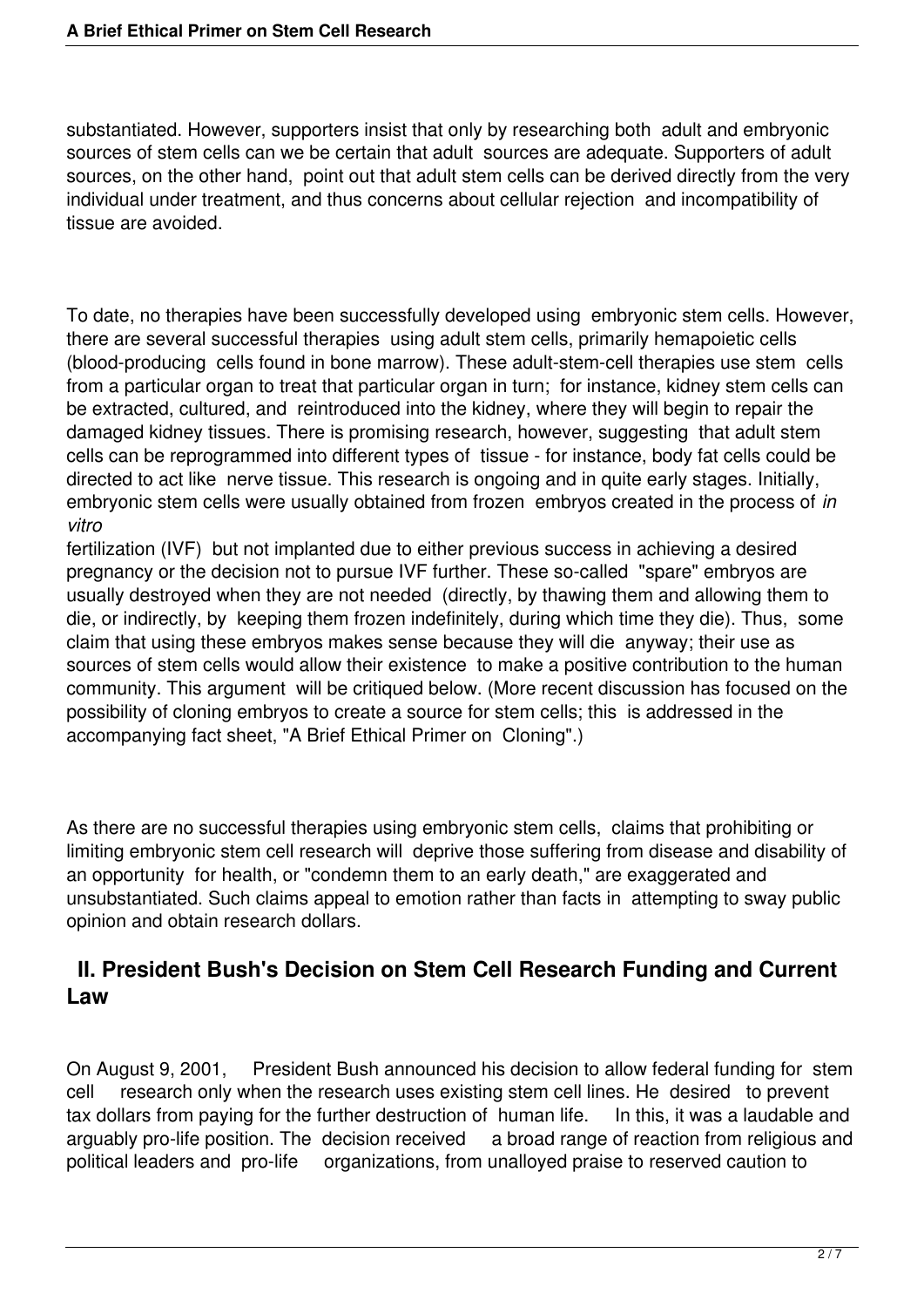disappointment to condemnation. Many advocates of embryonic stem cell research in Congress and in the scientific community were disappointed with the limits Bush placed on the research, pledging legislative action to broaden funding. They claim that the existing 64 stem cell lines in fact number only perhaps a dozen usable lines, which are insufficiently diverse genetically to allow research to progress. The President in turn pledged to veto any legislation contrary to his decision, even if there are significant breakthroughs with the existing lines or in private research. This matter was overshadowed by the terrorist attacks on the U.S. the following month.

There are some ongoing legal difficulties about ownership of the cell lines and degree of access that other research institutes would have to these lines. It was further pointed out that most or all of the existing lines may be subject to existing federal guidelines on xenotransplants (tissues used in human subjects that are derived from other species) since these lines were cultured using mouse embryos as "feeders" to release some unknown biochemical substances that foster the development of the human stem cells. This combination of species raises the threat of "retroviruses" - infections introduced into the human community through this mixing of cellular materials from other animal species.

Bush's decision also has some negative ethical implications, of course. Private sources can still fund the destruction of life; allowing some research to continue will likely foster the call for less restrictions and spur private laboratories to continue embryo destruction, especially in light of technical and legal difficulties related to the existing stem cell lines; and there is a question about the moral proximity to the deliberate destruction of life even in research that uses existing stem cell lines and does not directly destroy more embryos.

Research on stem cells in private labs remains legal at this time. Since 1996, Congress has prohibited federal funding of research that destroys an embryo. However, the Clinton administration interpreted this law to allow funding for studies on cells that had been extracted already in private clinics. Current legislation places no restrictions on funding for research on adult sources for stem cells; President Bush has pledged some \$250 million for this research.

Bush also appointed a new bioethics commission (succeeding the previous Clinton-era National Bioethics Advisory Commission) to continue to advise him on these and other bioethical issues. The chair of this new commission is Doctor Leon Kass, a Jewish physician and moral philosopher. Kass has long advocated against cloning, IVF, physician-assisted suicide, and the false promises of biomedical technology.

#### **III. Catholic Moral Theology and Stem Cell Research**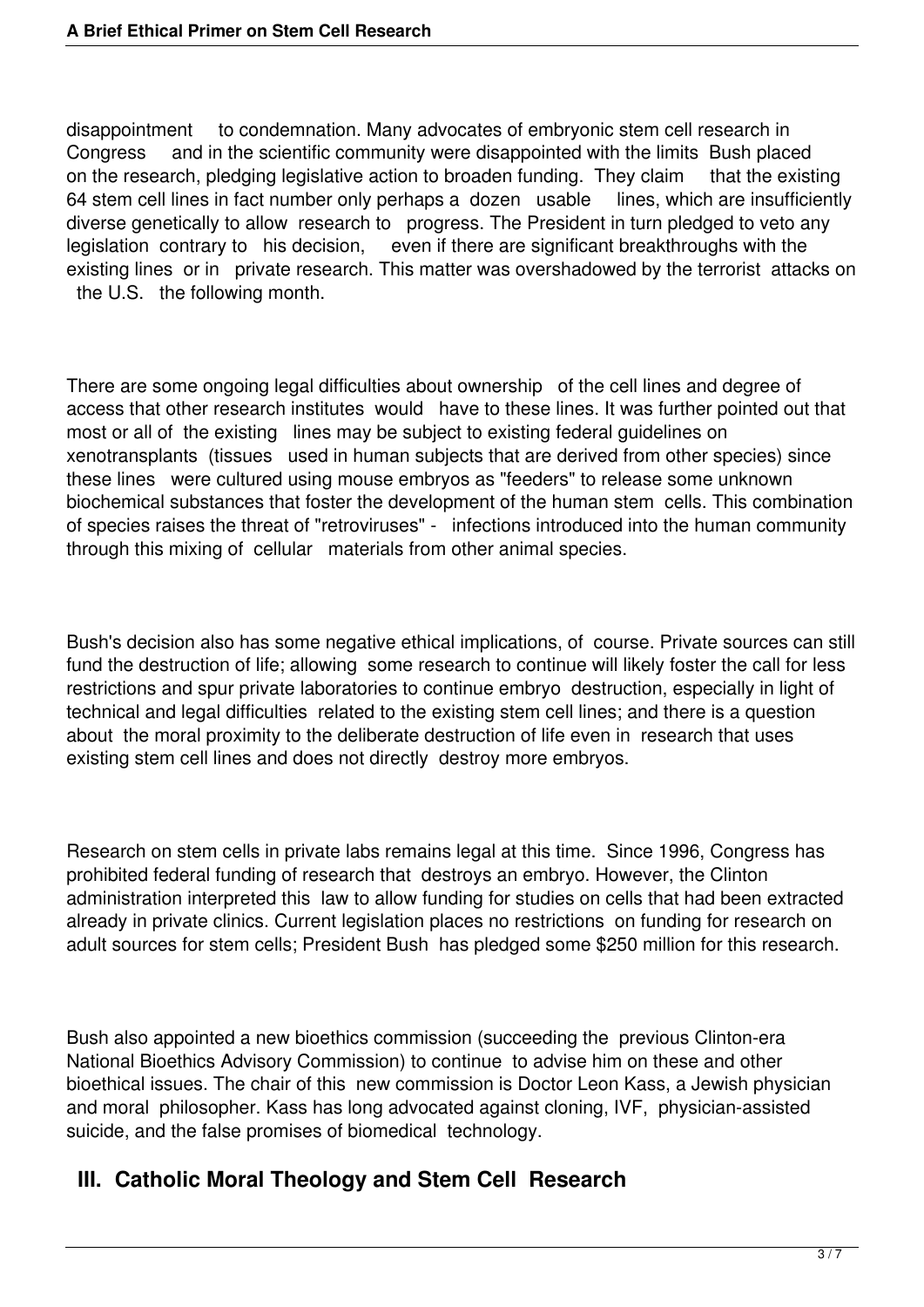The Catholic Church does not oppose stem cell research in general. Such research does hold promise for curing human maladies and improving the functioning and quality of life for many. However, while our faith would accept the use of adult-sourced stem cells, we do oppose the destruction of innocent life, as has occurred in procuring the existing stem cell lines. The moral issues involved with the use of stem cell lines that began with the death of embryos are discussed below.

## *Donum Vitae* **and the Destruction of Embryos**

On February 22, 1987, the Congregation for the Doctrine of the Faith published the most detailed Magisterial teaching on this area in *Donum vitae*, its "Instruction on Respect for Human Life in its Origin and on the Dignity of Procreation." *Donum vitae* covers many areas of artificial reproductive technologies and experimentation upon the human embryo. Several teachings in *Donum vitae* are relevant to the issue of stem cell research.

The document asserts that "the human being must be respected - as a person - from the very first instance of his existence." This is a nuanced statement. The Church continues to hold that a new and unique human life begins at fertilization; only time and the proper conditions are required for the innate, self-directed capacities of this human being to come to fulfillment. While the moment when human life begins continues to be popularly debated, it is clear that biological science supports the Church's claim: once fertilization has occurred, a new genetic identity comes into being and guides its own development, using materials in its environment. It is this very fact that underlies the possibilities of cloning, IVF, and in fact of stem cell research itself.

*Donum vitae* explicitly addresses the question of "personhood," especially relevant in the context of discussing the moral status and rights of the embryo. The Church relies upon an understanding of the human person (based both on Scripture and on reasoning about human experience) as a composite of body and soul. The body constitutes the material, physical aspect of the person; the soul constitutes the immaterial, non-physical, spiritual aspect of the person. Neither the body alone nor the soul alone is the human person; it is the composite of both that makes us human persons. The soul is the principle of life, that which "informs" (or provides the form for) the matter of the body.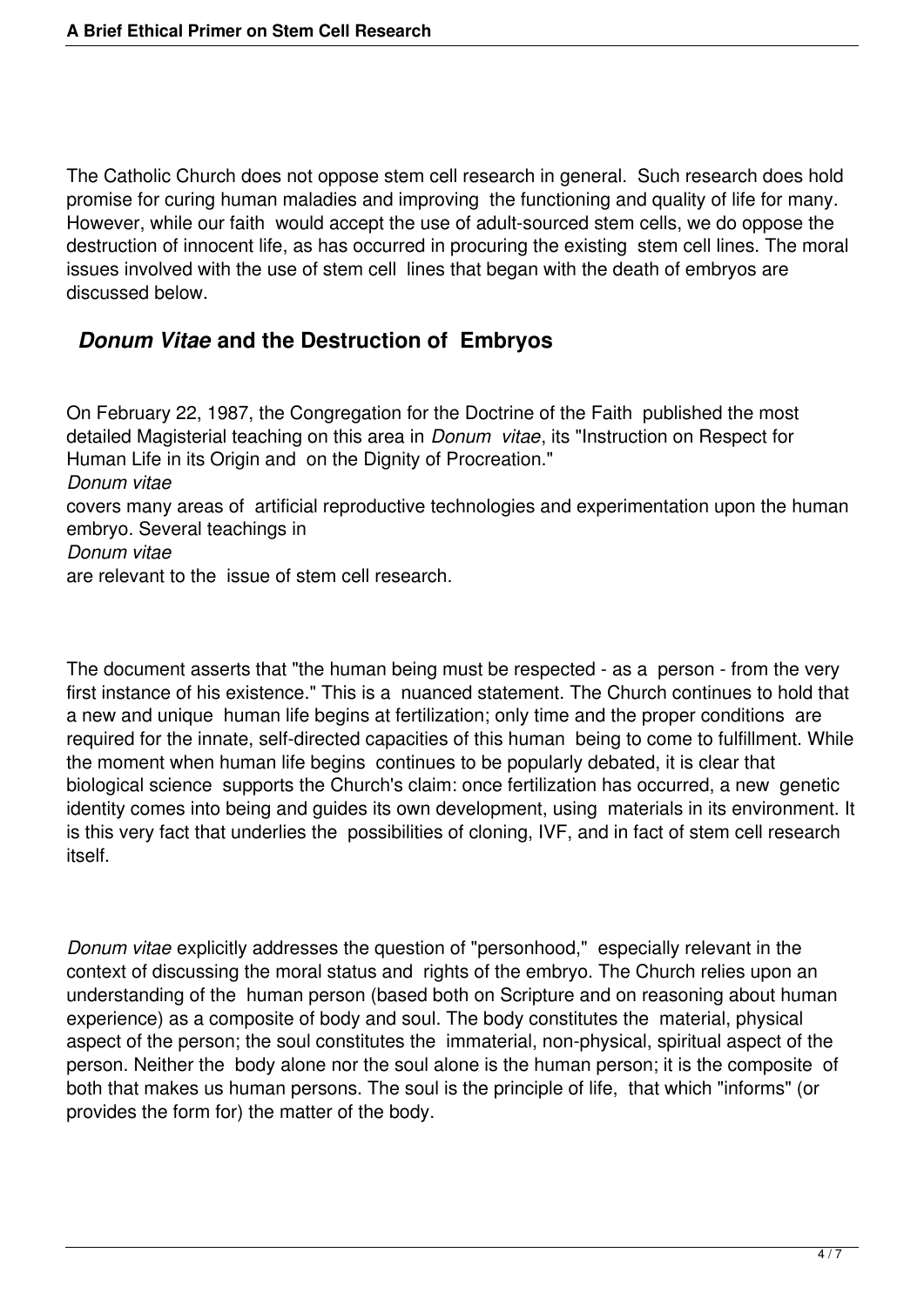Because the soul is not a physical entity, no observations - no matter how scientifically sophisticated - will ever directly reveal the presence of the soul. We know the soul's presence by its effects. And, the effects observed upon the moment of fertilization suggest to human reason that there is in fact a personal presence from that moment. *Donum vitae* states: "The Magisterium has not expressly committed itself to an affirmation of a philosophical nature." however, it goes on to reaffirm the teaching that the zygote, from the first moment of its existence, must be given the unconditional respect that is due to the human person. In other words, even if we could never be scientifically certain that an embryo is a person, we must act as though it is. At the same time, it should be noted that the Church's positions on abortion, freezing embryos, destroying embryos in research, etc., do not in fact depend on ascribing personhood to the embryo.

*Donum vitae* also teaches that the only interventions upon the human embryo that are morally acceptable are those which are undertaken for directly therapeutic purposes: that is, to benefit this particular embryo without undue risk of harm. Even more relevant to the issue of stem cell research are the following statements (from *Donum vitae I, 4):* 

 - Medical research must refrain from operations on live embryos, unless there is a moral certainty of not causing harm to the life or integrity of the unborn child and the mother, and on condition that the parents have given their free and informed consent to the procedure.

 - If the embryos are living, whether viable or not, they must be respected just like any other human person; experimentation on embryos which is not directly therapeutic is illicit.

 - No objective, even though noble in itself, such as a foreseeable advantage to science, to other human beings, or to society, can in any way justify experimentation on living human embryos or fetuses, whether viable or not, either inside or outside the mother's womb.

 - The practice of keeping alive human embryos *in vivo* or *in vitro* for experimental or commercial purposes is totally opposed to human dignity.

The next section of *Donum vitae* explores the question of using embryos obtained by IVF in research. First, the document notes that it is immoral to produce human embryos simply as disposable biological material. However, it also addresses the precise issue in current stem cell research:

 - It is a duty to condemn the particular gravity of the voluntary destruction of human embryos obtained *in vitro* for the sole purpose of research É It is not in conformity with the moral law deliberately to expose to death human embryos obtained *in vitro*

. In consequence of the fact that they have been produced *in vitro*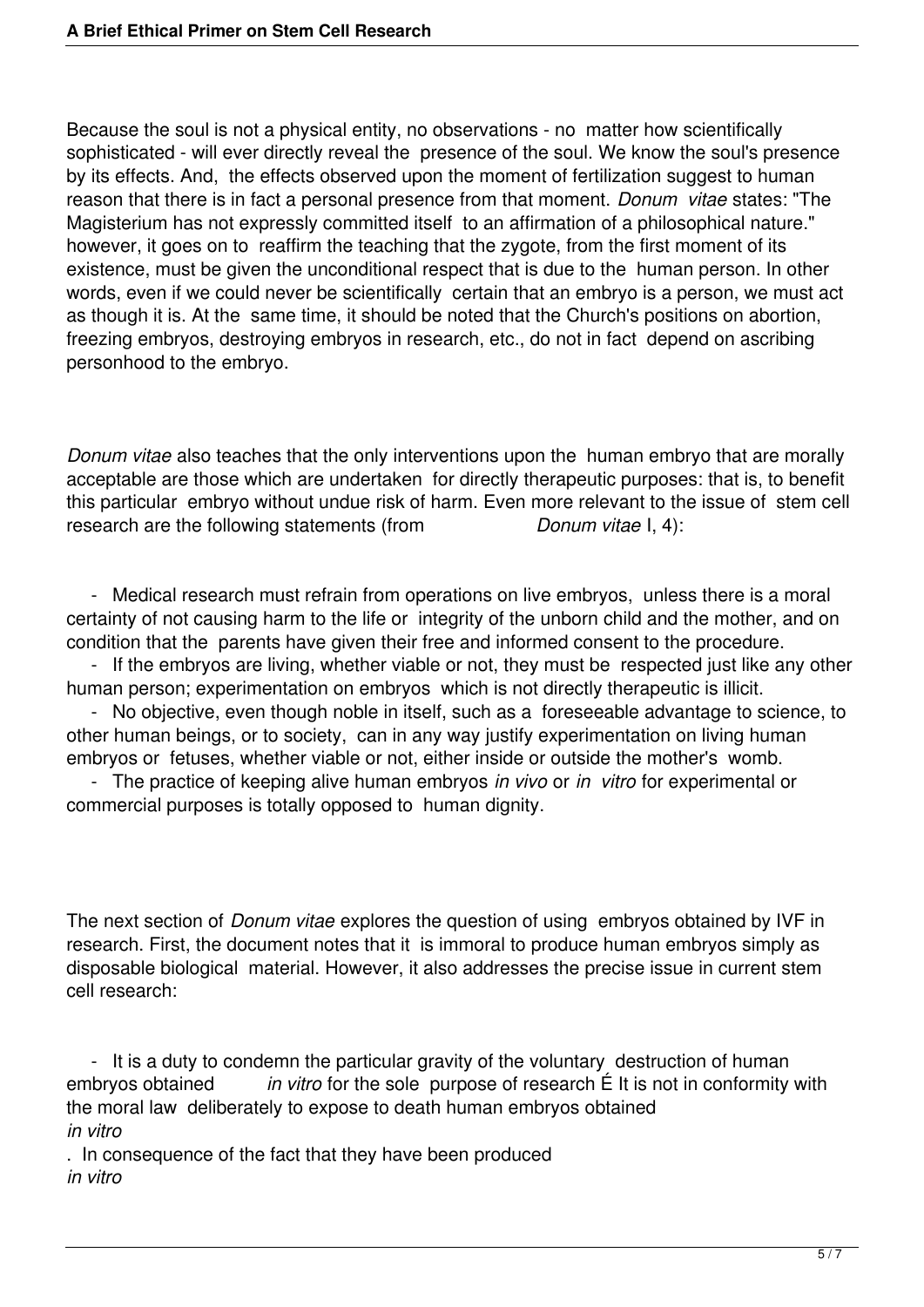, those embryos which are not transferred into the body of the mother and are called "spare" are exposed to an absurd fate, with no possibility of their being offered safe means of survival.

The substance of this teaching is repeated in Pope John Paul II's encyclical letter *Evangelium vitae* (March

25, 1995; n. 14). Thus it is clear that for the Catholic tradition, the destruction of embryos for whatever purpose is never morally justified. Even if the prospects for such research to benefit others were certain, it would still be wrong to directly destroy innocent life, for the end does not justify the means; we may not do evil that good may come of it (see Romans 3:8). It is this necessary destruction of human life to obtain embryonic stem cells that grounds the Church's objection to the research.

# **Secondary Related Issues**

Bush's decision does not reach into the private sector, where the destruction of human lives continues. Further legislative action would be necessary to prevent this destruction, making it criminal. The logic behind this move would threaten existing laws permitting abortion, making it unlikely to occur in the current political climate.

The decision also does not touch the issue of fertility clinics, at present a vastly profitable, unregulated, and rapidly growing industry in the U.S. and elsewhere. The Church opposes IVF in main part because of its violation of the integrity and meaning of human sexuality, but also in part because of the cavalier and regular destruction of human embryonic life as part of its process. The very existence of "spare embryos" is a sign of moral crisis.

# **May One Use Therapies Derived from Embryonic Stem Cells?**

Perhaps the most thorny issue that arises from Bush's decision is that of moral complicity in evil, as Bishop Joseph Fiorenza (chair of the USCCB) stated after Bush's press conference. Even though no more embryos would be destroyed under this policy, the research that will be conducted on existing stem cell lines will use cells derived from embryos destroyed precisely for this purpose. Is this morally licit?

As apparent analogy might be drawn (as President Bush has done) between using these stem cells and the use of vaccines that were originally derived from aborted fetuses. In both situations, the destruction of life has already taken place; the use of the tissue does not cause